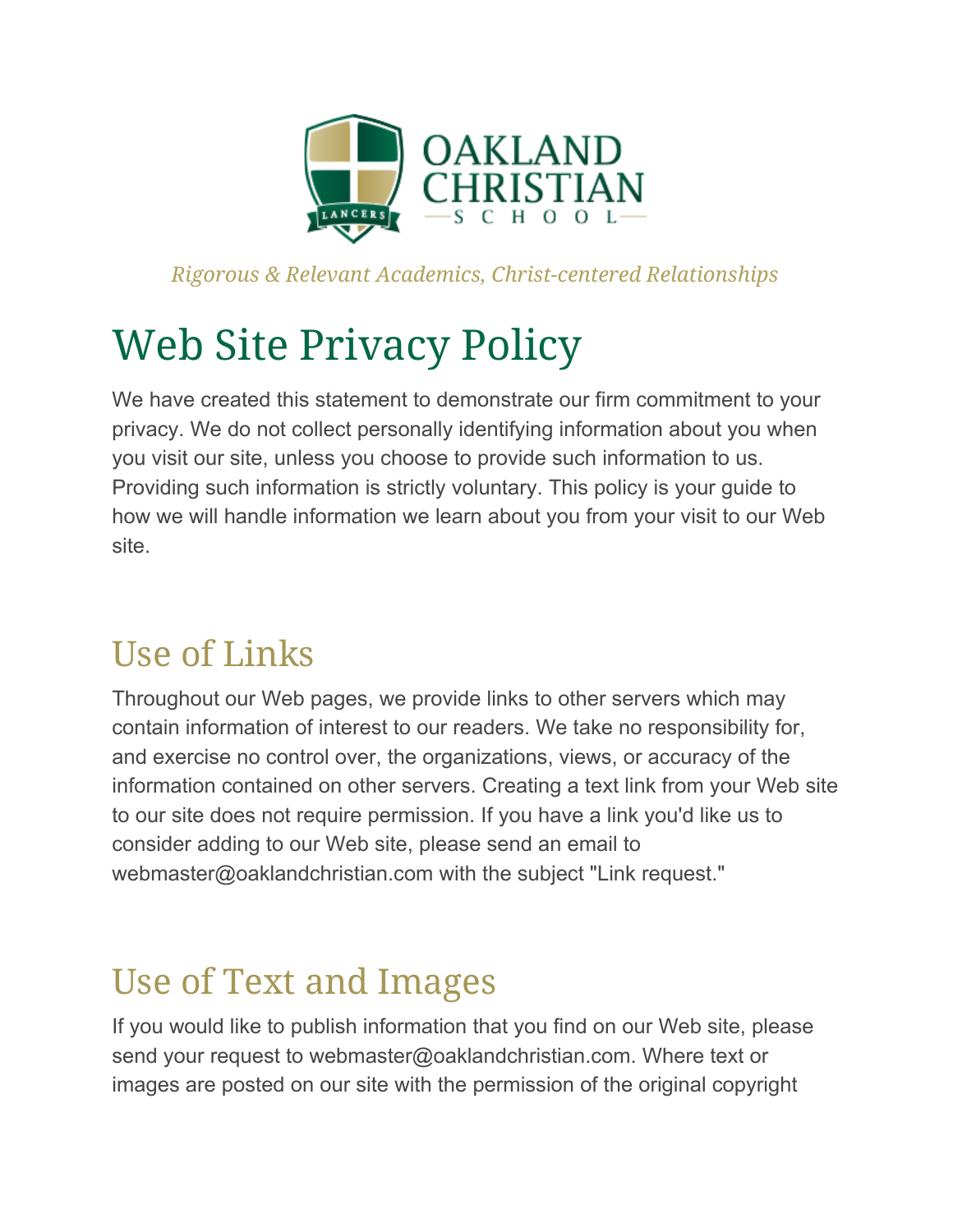holder, a copyright statement appears at the bottom of the page. Information about using our logo and images is available in Media Resources.

## Accessibility

This Web site is designed to be accessible to visitors with disabilities, and to comply with federal guidelines concerning accessibility. We welcome your comments. If you have suggestions on how to make the site more accessible, please contact us at webmaster@oaklandchristian.com.

# Reading or Downloading

We collect and store only the following information about you: the name of the domain from which you access the Internet (for example, aol.com, if you are connecting from an America Online account, or princeton.edu if you are connecting from Princeton University's domain), the date and time you access our site, and the Internet address of the Web site from which you linked to our site.

We use the information we collect to measure the number of visitors to the different sections of our site, and to help us make our site more useful to visitors.

#### Online Profile Updates and Donations

If you complete the Profile update form and share your personally identifying information, this information will be used only to provide you with more targeted content. We may use your contact information to send further information about our organization or to contact you when necessary. You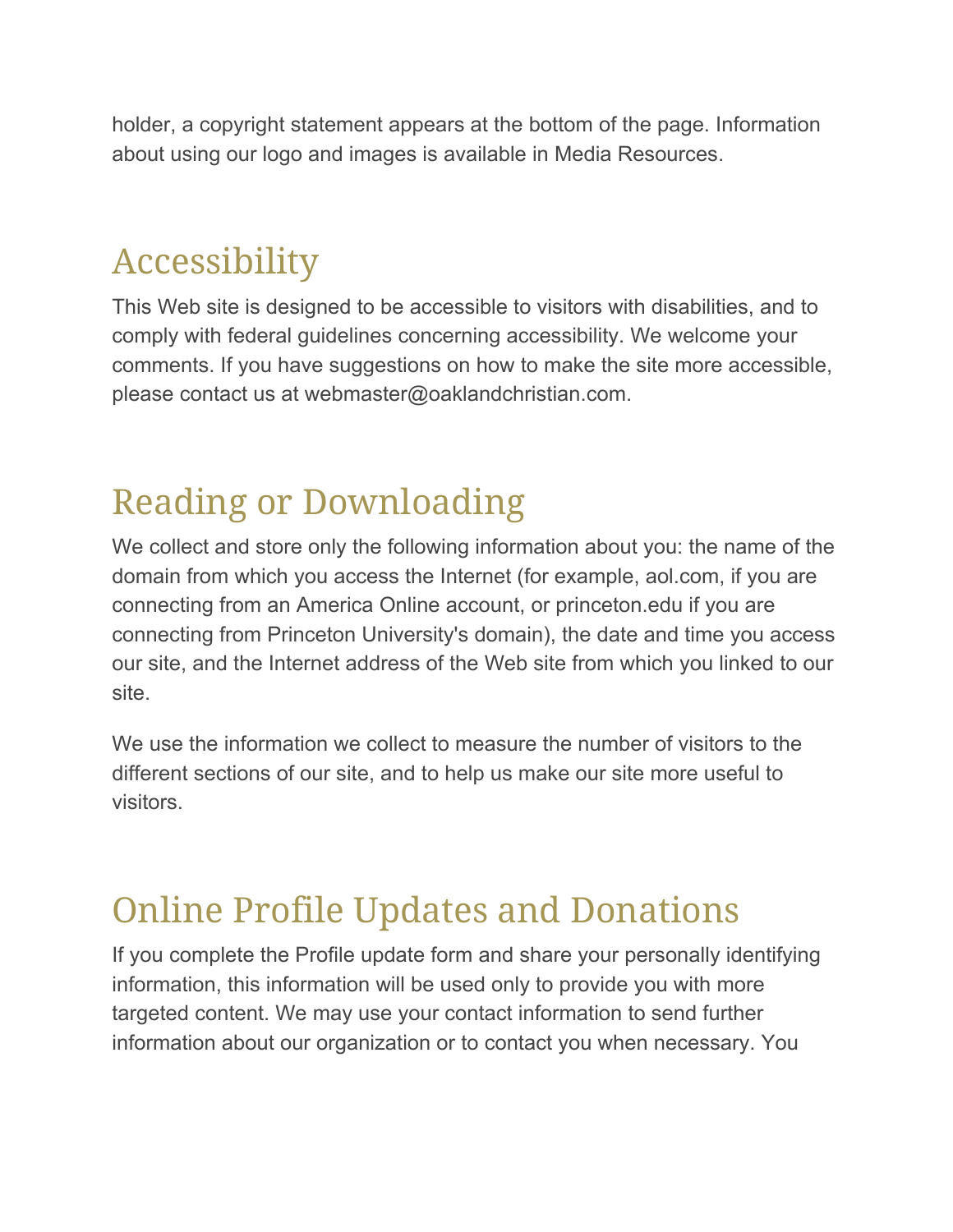may always opt-out of receiving future mailings; see the "Opt Out" section below.

# Sending us an Email

You also may decide to send us personally identifying information, for example, in an electronic mail message containing a question or comment, or by filling out a Web form that provides us this information. We use personally identifying information from email primarily to respond to your requests. We may forward your email to other employees who are better able to answer you questions. We may also use your email to contact you in the future about our programs that may be of interest.

We want to be very clear: We will not obtain personally identifying information about you when you visit our site, unless you choose to provide such information to us. Providing such information is strictly voluntary. Except as might be required by law, we do not share any information we receive with any outside parties.

If you sign up for one of our email lists, we will only send you the kinds of information you have requested. We won't share your name or email address with any outside parties.

#### Kids and Privacy

For children who visit our site, special rules apply. We do not request personal information about children, such as first and last name or street address and city. When kids send email to us, their online contact information (email address) is not used to re-contact them and is not maintained in retrievable form.